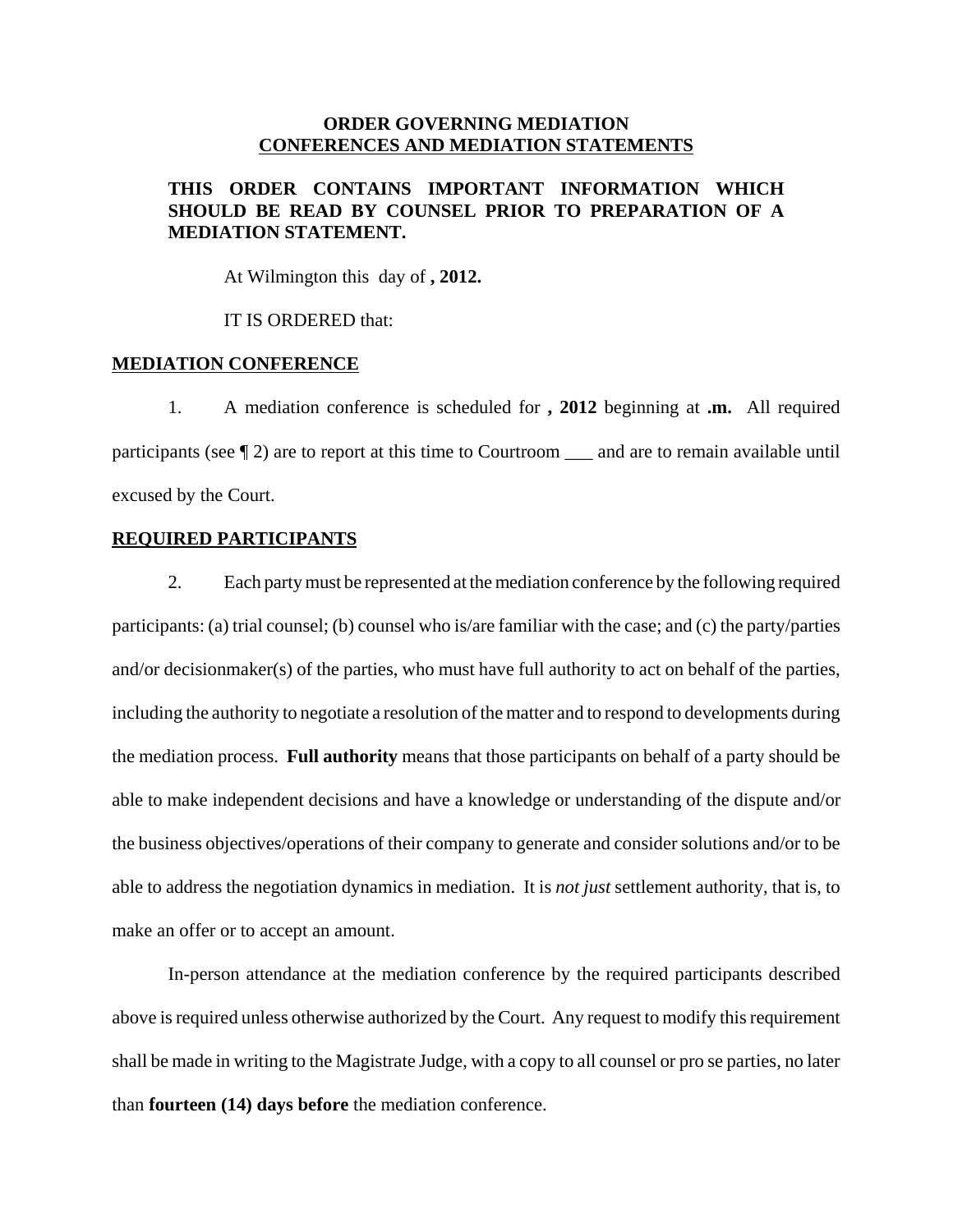#### **CONTACT INFORMATION FOR REQUIRED PARTICIPANTS**

3. (a) **No later than the date on which mediation statements are due** (see ¶ 4 below), counsel shall provide to the court in a writing **separate from** the mediation statement, for each attorney who will be attending the mediation conference: (i) a direct dial telephone work number, (ii) a cell or home telephone number, and (iii) an electronic mail address where the attorney can be regularly reached. Unrepresented parties shall provide at least one of these three forms of contact information.

(b) **No later than the date on which the mediation statements are due** (see ¶ 4 below), counsel shall submit a list of all participants, including attorney and non-attorney representatives, who will be attending the mediation on behalf of their party, to the opposing party or parties.

#### **CONFIDENTIAL MEDIATION STATEMENTS**

4. On or before **, 2012**, AN ORIGINAL and ONE COPY of a confidential mediation statement containing all of the information required by ¶ 6 shall be submitted **ONLY** to the Magistrate Judge. The mediation statements **shall not be filed** with the Clerk's Office, **nor emailed to Chambers without permission**, but **shall be delivered to the Clerk's Office in an envelope addressed to U. S. Magistrate Judge Sherry R. Fallon and marked "CONFIDENTIAL MEDIATION STATEMENT."** The statements **shall not** be exchanged among the parties or counsel (unless the parties so desire), **shall not** be provided to the trial judge, and **shall not** become part of the record in this matter. **Mediation statements shall NOT be electronically filed because they are not part of the Court record.**

5. The mediation statements may be in memorandum or letter form. They must be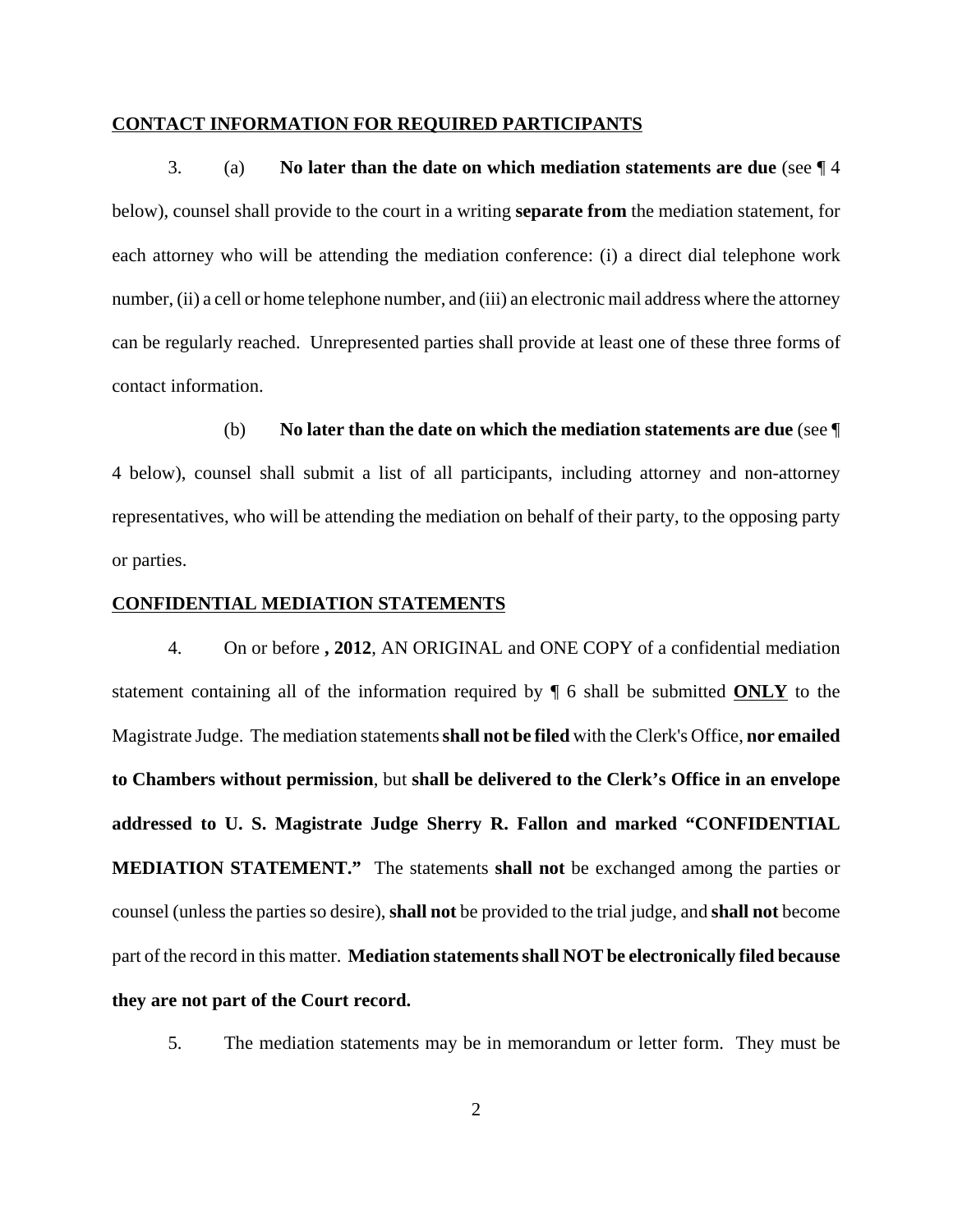double-spaced, in no less than a 12-point font, and be no longer than **fifteen (15) pages**.

6. The mediation statements **must** contain each of the following headings and **must** contain a discussion of each of the topics described below:

a) **"The Parties"**: provide a description of who the parties are, their relationship, if any, to each other, and by whom each party is represented, including the identity of all individuals who will be participating on behalf of a party during the mediation conference.

b) **"Factual Background"**: provide a brief factual background, clearly indicating which material facts are not in dispute and which material facts remain in dispute.

c) **"Summary of Applicable Law"**: provide a brief summary of the law, including applicable statutes, cases and standards. Copies of any unreported decisions (including decisions from this jurisdiction) that counsel believes are particularly relevant should be included as exhibits (see  $\P$  7).

d) **"Honest Discussion of Strengths and Weaknesses"**: provide an **honest** discussion of the strengths and weaknesses of the party's claims and/or defenses.

e) **"Settlement Efforts"**: provide a brief description of prior settlement negotiations and discussions, including the most recent offers or demands exchanged between the parties and the reasons for rejection, and the party's assessment as to why settlement has not been reached.

f) **"Settlement Proposal"**: describe the party's proposed term(s) for a resolution. Identify any interests or issues not directly involved in this matter that may frustrate or further settlement. If the party has any suggestions as to how the Court may be helpful in reaching a resolution, such suggestions should also be described.

3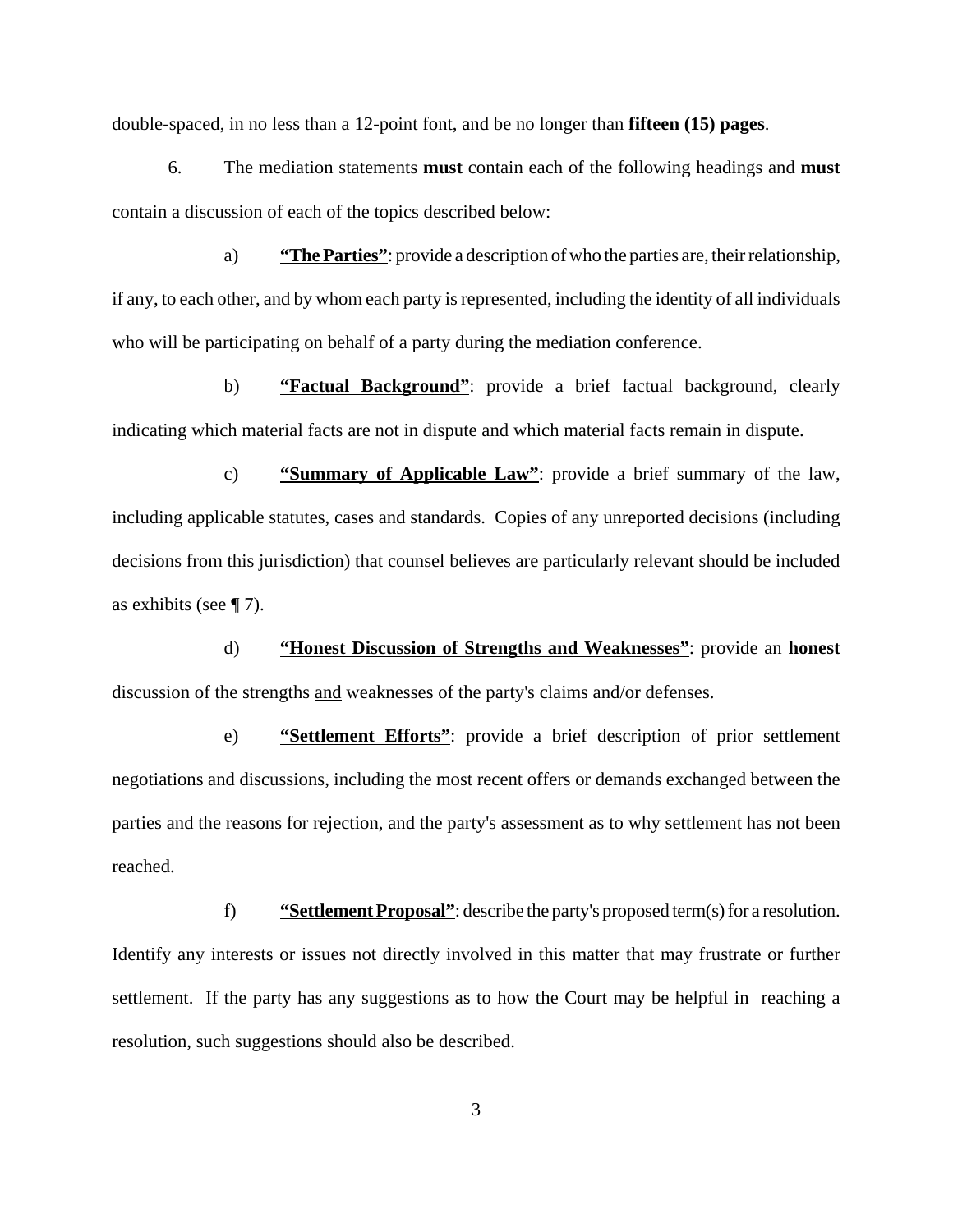g) **"Fees and Costs"**: list separately each of the following: (i) attorneys' fees and costs incurred to date; (ii) other fees and costs incurred to date; (iii) good faith estimate of additional attorneys' fees and costs to be incurred if this matter is not settled; and (iv) good faith estimate of additional other fees and costs to be incurred if this matter is not settled.

In addition to the required topics described above, and provided that the mediation statement complies with the page limit stated above, counsel are encouraged to address any other matter they believe may be of assistance to the Court.

7. Crucial or pertinent documents may be submitted as exhibits to the mediation statement. Counsel are cautioned to limit such exhibits.

### **CONFIDENTIALITY**

8. **The contents of the mediation statements and the mediation conference discussions, including any resolution or settlement, shall remain confidential, shall not be used in the present litigation nor any other litigation (whether presently pending or filed in the future), and shall not be construed as nor constitute an admission. Breach of this provision shall subject the violator to sanctions.** 

### **EX PARTE CONTACTS**

9. Before, during, and after the scheduled mediation conference, the Court may find it necessary and useful to communicate with one or more parties outside the presence of the other party or parties.

### **REQUEST TO BRING ELECTRONIC EQUIPMENT**

10. Any possession by an attorney of an electronic device shall be permitted in accordance with this Court's Standing Order regarding possession by attorneys of cell phones, other

4